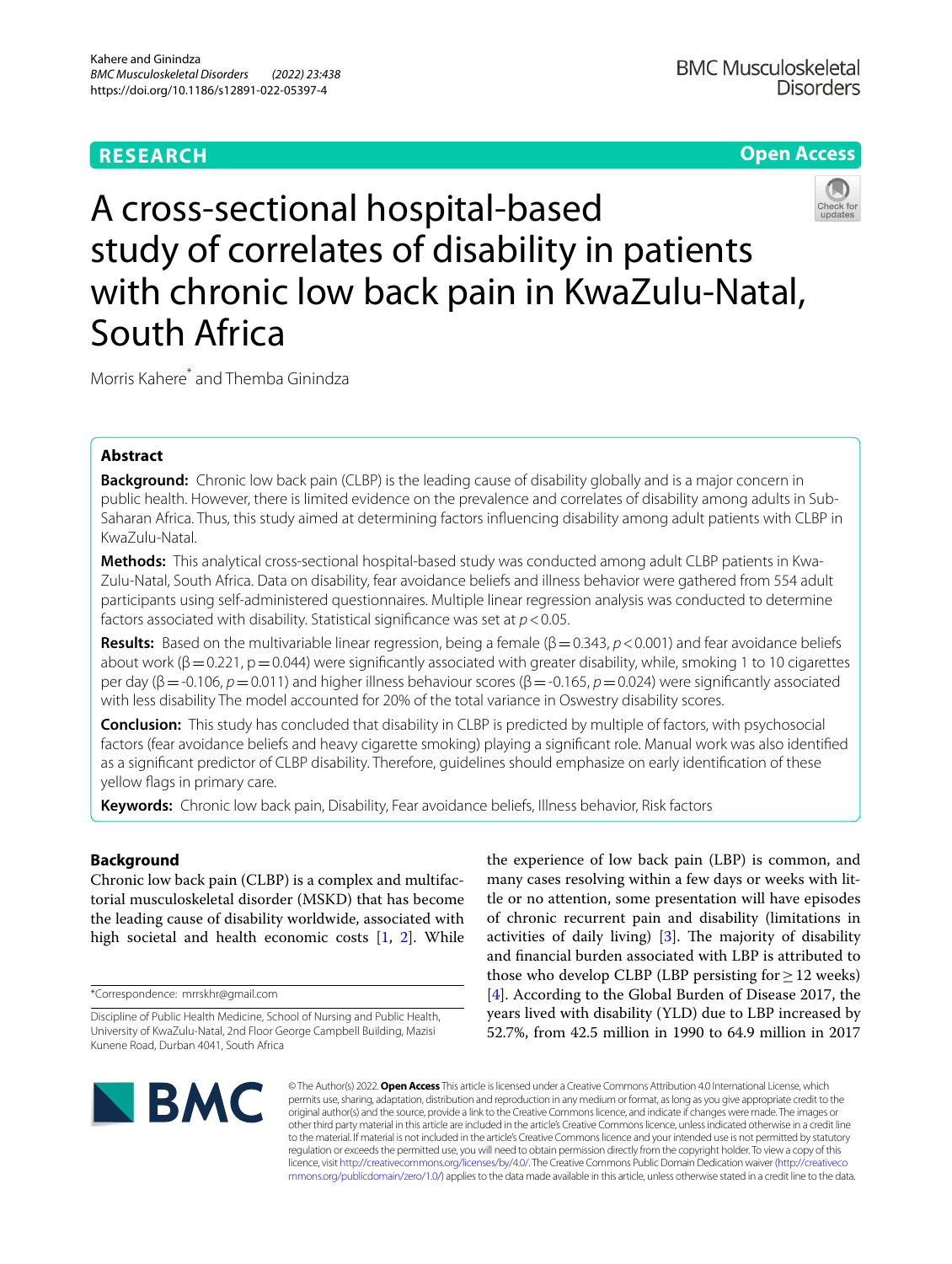[[5\]](#page-10-4). In 2019, the global LBP prevalent cases were 568.4 million, with an age-standardized point-prevalence of 6972.5 per 100,000 population and 223.5 million incidence cases with an age-standardized annual incidence of 2748.9, globally [\[6\]](#page-10-5). The global prevalence of CLBP is estimated at 19.6%, globally [\[7](#page-10-6)] and is expected to increase in low-and-middle-income-countries (LMICs), where the healthcare systems are already overstretched by the burden of life-threatening communicable diseases [[8,](#page-10-7) [9](#page-10-8)].

Musculoskeletal disorders contribute about 3.4% and 1.7% of the total global burden of disease in high-incomecountries and low-and-middle-income-countries, respectively [\[10](#page-10-9)]. For MSKD in LMIC, the survival rates are signifcantly lower compared to those reported in HICs such as USA, Western Europe, and Canada where 5-year and 10-year survival rates surpass 90% [\[11\]](#page-10-10). In South Africa (SA), the 5-year survival rate due to MSKD was shown to be between 57 and 72% (1986—2003) in a case series of 226 patients [[11](#page-10-10)]. Evidence has shown that MSKD are the major causes of global disability and chronic-ill-health and further indicates a wide gap between HICs and LMICs, with osteoarthritis and CLBP remaining the largest contributors  $[12, 13]$  $[12, 13]$  $[12, 13]$  $[12, 13]$ . The prevalence of CLBP in SA has been reported in Cape Town and KwaZulu-Natal and was estimated to be 26.3% and 18.1%, respectively [[14](#page-10-13), [15\]](#page-10-14). A study on MSKD among nurses in two South African hospitals reported that there is a high burden of MSKD in South Africa, with CLBP ranking the top in terms of prevalence and disability [\[16](#page-10-15)].

With the advent of the  $4<sup>th</sup>$  industrial revolution, recent technological advances in medical diagnostics have contributed signifcantly to elaborate the pathogenic mechanisms of chronic pain progression. This has led to early detection of mild disease and the inventions of new therapies which have resulted in improved outcomes in HICs [\[13](#page-10-12)]. However, despite these advances in medical technology and the observed improved outcomes, MSKD still rank the highest in prevalence and cause of chronicill-health and disability globally  $[10]$  $[10]$  $[10]$ . The burden of CLBP has been projected to continue increase especially in LMICs, where the healthcare and social systems are not equipped enough to deal with the increasing burden due to other competing healthcare priorities of communicable diseases [[8\]](#page-10-7). International guidelines such as the sustainable development goals (SDG) aim to improve health outcomes in SSA, therefore evidence on disease burden is urgently needed to infuence policy implementation and enhance knowledge-based decision making. Although CLBP is regarded as a trivial, self-limiting, rarely fatal condition, it's socioeconomic burden will remain signifcantly high if no action is taken.

South Africa's National Development Plan and health policy seek to reduce the burden of non-communicable diseases and improve health outcomes, yet correlated of CLBP disability, the leading driver of disability are still unknown in this context [[17\]](#page-11-0). However, notwithstanding the projected increase in CLBP burden, there is severe lack of evidence on factors associated with CLBP disability in SA. In Sub-Saharan Africa, the few studies found after an extensive search of literature that investigated factors associated with CLBP disability were conducted in Cameroon and Nigeria by Doualla et al. and Igwesi-Chidobe et al., respectively [\[18](#page-11-1), [19\]](#page-11-2). Doualla et al. reported that pain intensity, longer days of work absence, and bladder/bowel dysfunction symptoms were associated with greater disability, while alcohol consumption and higher psychological well-being scores were associated with less disability [[19\]](#page-11-2). Igwesi-Chidobe et al. reported that abnormal illness perception, pain intensity, catastrophizing, FAB and anxiety were signifcantly associated with self-reported disability while abnormal illness perception, lack of social support, fear avoidance beliefs and the female sex were associated with performance based disability [[18\]](#page-11-1). According to Igwesi-Chidobe et al. occupational biomechanical factors did not predict disability in CLBP patients [[18\]](#page-11-1).

Given the multifactorial nature of CLBP and its predominant psychosocial predisposition, the traditional biomedical model of management has shown limited efectiveness, thus evidence suggests that interventions should focus on a patient centered holistic biopsychosocial approach  $[20]$  $[20]$ . Therefore, identification of these psychosocial predictors is an important initial step to efective management. Studies from HICs have recommended routine screening of these yellow fags (psychosocial risk factors) in primary health care (PHC). Against this background, a risk stratifcation tool called STarT Back was developed in the United Kingdom (UK) for use as part of the initial assessment in PHC  $[21]$ . This tool was then adapted, translated and validated for us in isi-Zulu, a common South African local language [[22\]](#page-11-5). Even though, there is evidence on CLBP disability from HICs, Central Africa (Cameroon) and West Africa (Nigeria), nothing is known from the South of Africa. Extrapolating results of studies from these contexts for use in South Africa is difficult due to differences in health care and social systems, insurance coverage (health fnancing) and legislations. Therefore, context specific data is needed to develop culturally validated guidelines. It is against this backdrop that we conducted this case study in KwaZulu-Natal (KZN) to understand the factors associated with disability among adult LBP patients.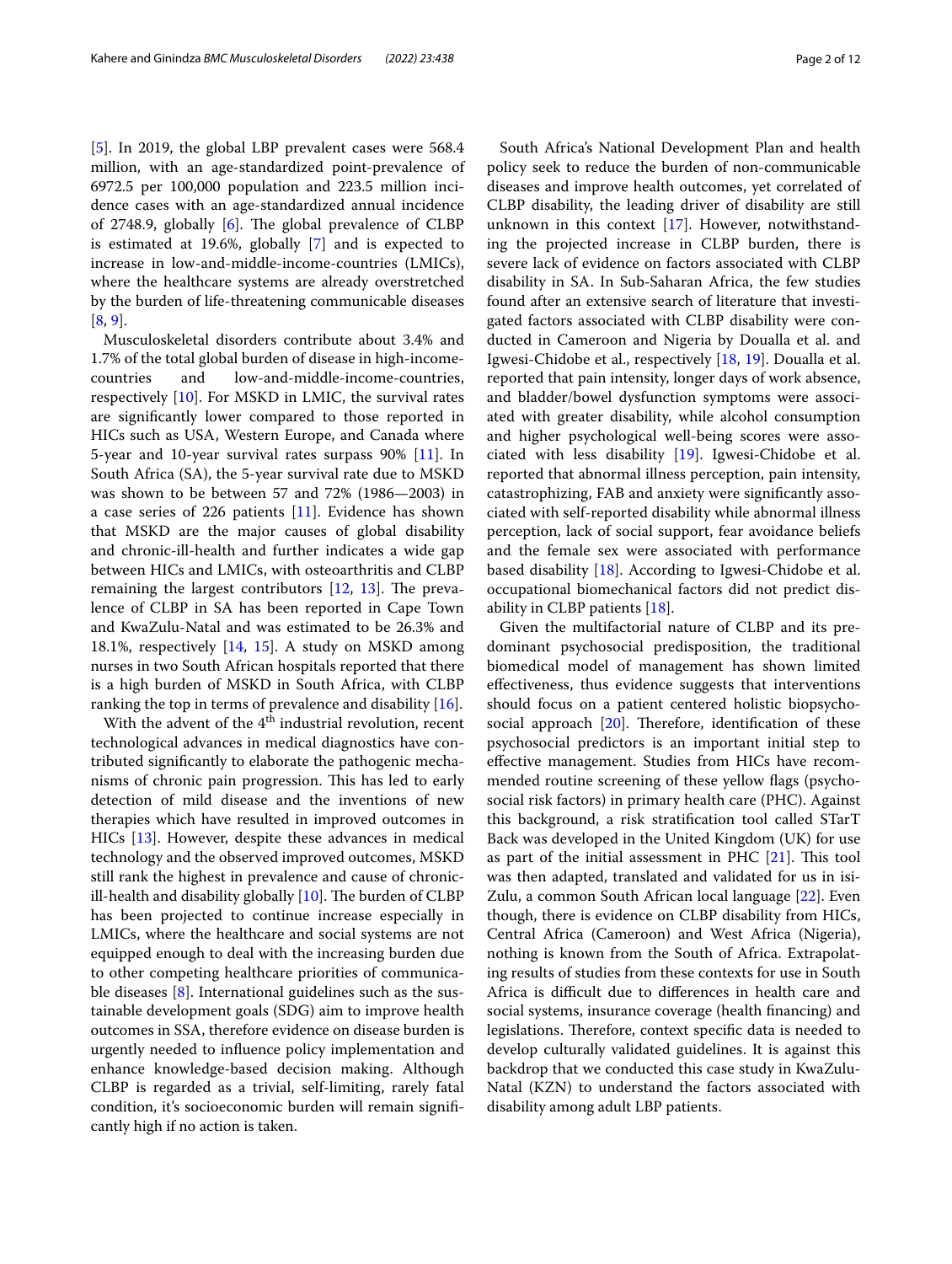## **Materials and methods**

#### **Study design**

This is part of a larger study that sought to determine the burden of CLBP among adults in KwaZulu-Natal. This was a cross-sectional, hospital-based study that was conducted by means of self-report questionnaires at primary public hospitals in the eThekwini district municipality of KwaZulu-Natal province in South Africa. This study was conducted in accordance with the Declaration of Helsinki and was reported in compliance with the STrengthening the Reporting of OBservational studies in Epidemiology (STROBE) checklist and explanation [\[23,](#page-11-6) [24](#page-11-7)].

### **Study area and setting**

This study was conducted at the following primary public hospitals, namely: Prince Mshiyeni Memorial Hospital, Mahatma Gandhi Memorial, Clairwood, Hillcrest, and Addington in December 2019. The South African primary public healthcare is organized into primary health care centers (clinics, mobile clinics) and community health centers which provides health services to the majority of the population through a hierarchical referral health system where district and provincial hospitals provide tertiary care. eThekwini municipality, that includes the city of Durban, is the only metropolitan and most populous of the eleven municipalities in KwaZulu-Natal. It has a population of 3 158 000 inhabitants and has 18 provincial hospitals.

#### **Participantsand sampling**

The study investigated 554 adult males and females (aged≥18 years) with self-reported current and or prior history of low back pain, attending outpatient-care at the selected study sites for health-related services. Participants were recruited using a systematic random sampling technique, (after the frst participant was selected using the lottery method) where every third patient presenting to the clinic was invited to participate until the required sample size was achieved. Eligible participants that were willing to participate and sign informed consent were enrolled into the study. The purpose and procedures of the research was then explained in detail to the enrolled participants. Participation in this study was voluntary, and all participants were pre-framed that they can discontinue at any time should they wish to do so. Each participant was given a set of self-report close ended questionnaires (including the Oswestry low back pain disability questionnaire) to fll out. Data was collected once off, without follow-up or repeated measures. All completed questionnaires were handed back to the research assistants for error checking and data capturing. Low back pain was defned as sensations of pain, muscle tension, or stifness, localized below the costal margin and above the inferior gluteal folds with or without leg pain, and as chronic if the symptoms persists for 12 weeks and above.

## **Study eligibility criteria**

The study included adult (aged $\geq$  18 years) LBP patients who presented at any of the participating hospitals during the study period for health-related services and were willing to sign informed consent. We excluded children aged below 18 years, and those that were not able to give consent (such as mentally disabled), and those with severe chronic diseases other than LBP.

### **Sample size**

As part of a larger study that was conducted to determine the burden of chronic low back pain among adults in KwaZulu-Natal, this study utilized the same sample size estimation, elaborated next. To estimate the prevalence of the outcomes of interest (chronic low back pain), assuming 95% confdence and an acceptable margin of error of 5%, and maximum variability i.e., 50% (given unknown prevalence) a sample size of 384 subjects was required. The sample was further increased by a margin of 10% to account for potential non-response and multiplied by a design effect  $(D)$  of 1.3. The final sample size of the entire study was 650 participants. We considered the methodology of the study described in the published protocol [\[25\]](#page-11-8). However, based on the inclusion criteria of this portion of the study, only 554 participants satisfed the criteria and were selected for further analysis.

#### **Study instruments**

Data on demographic characteristics of participants were gathered using a self-reported questionnaire and included age, sex, marital status, body mass index, educational level, income category, exercise frequency, smoking attitude, alcohol consumption, employment type and sitting posture. Other clinical characteristics included LBP severity (mild, moderate or severe), presence of sciatica/leg pain (yes or no).

Low back pain disability was measured using the Oswestry low back pain disability questionnaire [\[26](#page-11-9)]. The OSD is validated, reliable and has high internal consistency (Cronbach  $\alpha$ ) of 0.87 [[26](#page-11-9), [27\]](#page-11-10). It is comprised of 10 sections each with a total possible score of 5 and the overall score is expressed as a percentage. A score of 0 – 20% is considered minimal disability where patients can cope with most daily living activities without treatment apart from ergonomic advice. A score of 21%—40% is considered moderate disability and indicates that, the patient experiences pain and disability with most activities of daily living. Participants scoring 41%—60% were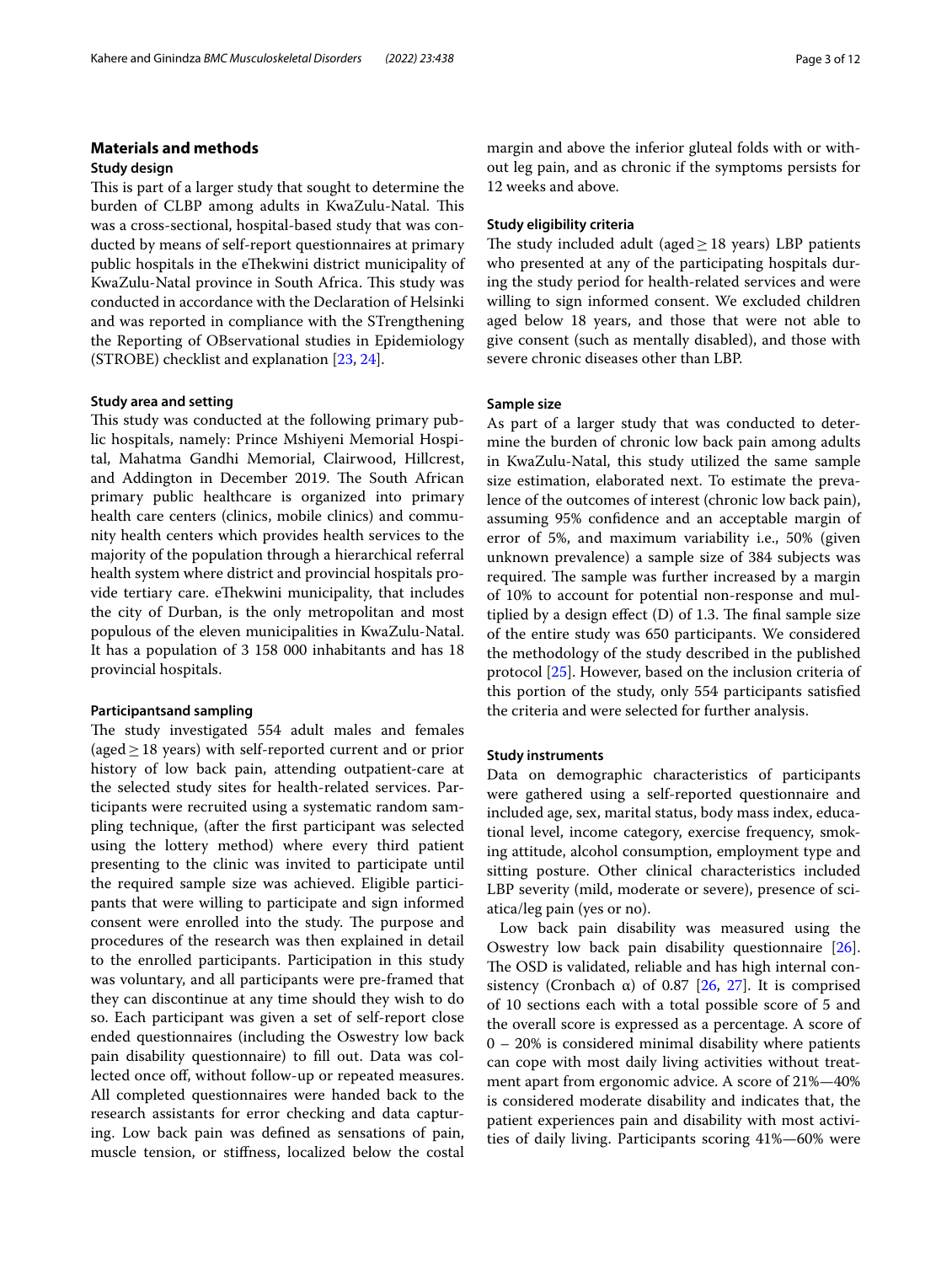considered severely disabled. These participants have pain as their main problem and require special detailed investigations. Participants scoring 61%—80% were considered crippled, indicating signifcant impact to activities of daily living and requires detailed investigation and positive intervention. Participants scoring 81%—100% on the OSD are either bed-bound or exaggerating their symptoms.

Fear-avoidance belief was measured using the Fear Avoidance Belief Questionnaire (FABQ) [\[28](#page-11-11)]. The FABQ is a validated, reliable self-report 16 item, 7-point Likertscale questionnaire with item scores ranging between 0 (strongly disagree) and 6 (strongly agree) where scores are directly proportional to the level of fear avoidance belief. The FABQ is comprised of two subscales: beliefs about work and beliefs about physical activity [[29\]](#page-11-12).

Illness behavior was measured using the Pilowsky and Spence 62-item Illness Behavior Questionnaire (IBQ)  $(27)$ . The IBQ consist of at binary response items (Yes/ No), where "Yes" is given a score of 1 and "No" a score of 0. The IBQ's highest total possible score is 62 and the lowest possible score is zero (0). Higher scores indicate abnormal illness behavior. A detailed presentation of IBQ's validity and reliability is provided in the Manual for the Illness Behavior Questionnaire (29).

Occasional alcohol consumption was defned as at least 5 standard drinks for not more than twice per week and frequent consumption was defned as at least 5 standard drinks for at least three time per week [[30\]](#page-11-13). Frequent exercise was defned as moderate to vigorous-intensity exercise  $\geq$  30 min for at least 5 times per week [\[31](#page-11-14)]. A self-report of  $1 - 3$  numerical pain rating scale was considered mild, 4 – 6 was considered moderate while 7 – 10 was severe [\[32](#page-11-15)]. Semi-sedentary type of work involved both sitting down and standing for prolonged periods of time, while sedentary referred to those involved in occupations that demands them to sit for 6 – 8 h per day. Manual labour was defned as lifting of heavy objects or any manual type of work. In terms of the body mass index,<18.5 was considered underweight, 18.5 – 24.9 was considered normal, 25.0 – 29.9 was overweight and  $\geq$  30.0 was considered obese [\[33](#page-11-16)]. According to Maphupha (2018), the income categories (in South African Rand, ZAR) were defined as poor  $(0 - 54 344)$ , low emerging middle (54 345 – 151 727), emerging middle (151 728 – 363 930), realized middle (363 931 – 631 120) and upper middle 631 212 – 863 906) [\[34](#page-11-17)].

#### **Statistical analysis**

The IBM Statistical Package for Social Sciences (SPSS) software version 27.0 for Windows (IBM Corp., Armonk, NY, USA) was used for data cleaning and descriptive statistics. STATA® 17.0 SE (Stata corp. College station,

Texas, USA) was used for inferential statistical analysis. Participants sociodemographic characteristics were presented as frequencies (n) and proportions (%) for categorical variables. We presented continuous variables as  $mean \pm$  standard deviation. The continuous score of the OSD was set as the dependent variable. Pearson's correlation was used to assess the association between OSD and continuous independent variables (illness behavior scores and fear avoidance belief scores). The independent samples t-test was used for dichotomous independent variables while the analysis of variance (ANOVA) was used for independent variables with more than two categories. Variables that were signifcant at a signifcant cut-off  $(p<0.2)$  in bivariate analysis, were selected for inclusion in the linear regression model that was initially performed univariately. To determine factors that were independently associated with disability, a multivariate linear regression analysis was performed using a stepwise backward selection method and included only the variables that were significant at a significant cut-off of  $p < 0.2$ in the univariate analysis. Prior to performing the linear regression analysis standard assumptions of parametric tests (i.e. dependent and independent variables measured at a continuous scale, linearity, normality of residuals, homoscedasticity) were tested and satisfed. Evidence of multicollinearity in the independent variables was checked via a correlation matrix and then collinearity diagnostics was done to assess the tolerance and variance infation factors (VIF). All the VIF were less than 4, indicating absence of any multicollinearity. The level of significance was set at  $p < 0.05$ .

### **Results**

A total of 554 LBP participants comprising 326 (58.8%) females and 228 (41.2%) males participated in the study (Table [1\)](#page-4-0). The male to female ration was almost  $2:3$ (41.2%: 58.8%). The mean ( $\pm$  standard deviation) age for the participants was  $45.8 \ (\pm 10.7 \ \text{years})$ , and  $15.3\%$  of the participants were aged above 58 years. Almost half of the participants were married (48.0%). The prevalence of CLBP was 22.2%. Chronic low back pain was observed in 38.1% and 58.7% of those who self-reported moderate and severe symptoms, respectively. The prevalence of sciatica was 19.1%. Table [2](#page-5-0) illustrates the stratifed prevalence of non-chronic and chronic low back pain. The mean ( $\pm$  standard deviation) for OSD was  $41.2 \pm 10.9$ (the  $25<sup>th</sup> - 75<sup>th</sup>$  percentile = 34 – 48), which is moderate to severe disability. We have also conducted an age stratified descriptive analysis (supplementary file), which showed that the prevalence of smoking was highest at the middle-aged adults  $(38 – 47)$ .

Results of the bivariate analysis (Table [3](#page-6-0)) showed that sex, cigarette smoking, type of work, LBP duration and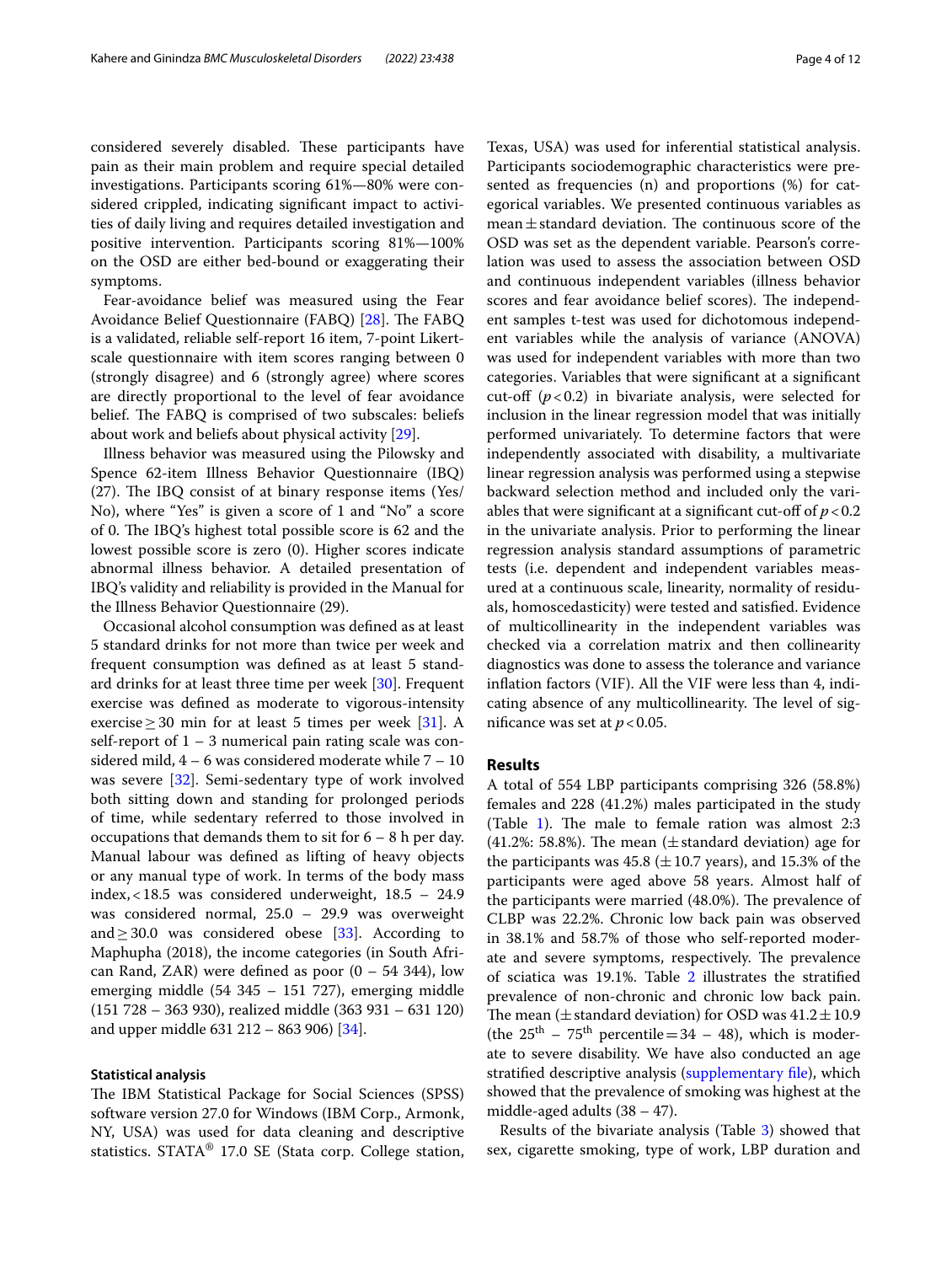## <span id="page-4-0"></span>**Table 1** Descriptive statistics

| Variable                   | Overall $(N = 554)$ |      | Non-chronic Low Back Pain<br>$(n=431)$ |         | <b>Chronic Low Back Pain</b><br>$(n=123)$ |      |
|----------------------------|---------------------|------|----------------------------------------|---------|-------------------------------------------|------|
|                            | n                   | %    | n                                      | %       | n                                         | %    |
| Age (Mean $\pm$ SD)        | $45.8 \pm 10.7$     |      |                                        |         |                                           |      |
| $18 - 27$                  | 19                  | 3.4  | 13                                     | 3.0     | 6                                         | 4.9  |
| $28 - 37$                  | 111                 | 20.0 | $90\,$                                 | 20.9    | 21                                        | 17.1 |
| $38 - 47$                  | 176                 | 31.8 | 141                                    | 32.7    | 35                                        | 28.5 |
| $48 - 57$                  | 163                 | 29.4 | 129                                    | 29.9    | 34                                        | 27.6 |
| $58 +$                     | 85                  | 15.3 | 58                                     | 13.5    | 27                                        | 22.0 |
| Gender                     |                     |      |                                        |         |                                           |      |
| Male                       | 228                 | 41.2 | 183                                    | 42.5    | 45                                        | 36.6 |
| Female                     | 326                 | 58.8 | 248                                    | 57.5    | 78                                        | 63.4 |
| <b>Marital status</b>      |                     |      |                                        |         |                                           |      |
| Single                     | 80                  | 14.4 | 60                                     | 13.9    | 20                                        | 16.3 |
| Married                    | 266                 | 48.0 | 201                                    | 46.6    | 65                                        | 52.8 |
| Separated                  | 157                 | 28.3 | 129                                    | 29.9    | 28                                        | 22.8 |
| Widowed                    | 51                  | 9.2  | 41                                     | 9.5     | 10                                        | 8.1  |
| <b>Body Mass Index</b>     |                     |      |                                        |         |                                           |      |
| Underweight                | 51                  | 9.2  | 44                                     | 10.2    | 7                                         | 5.7  |
| Normal                     | 166                 | 30.0 | 154                                    | 35.7    | 12                                        | 9.8  |
| Overweight                 | 202                 | 36.5 | 140                                    | 32.5    | 62                                        | 50.4 |
| Obese                      | 135                 | 24.4 | 93                                     | 21.6    | 42                                        | 34.1 |
| <b>Education level</b>     |                     |      |                                        |         |                                           |      |
| No formal education        | 106                 | 19.1 | 74                                     | 17.2    | 32                                        | 26.0 |
| Primary                    | 194                 | 35.0 | 164                                    | 38.1    | 30                                        | 24.4 |
| Secondary                  | 144                 | 26.0 | 121                                    | 28.1    | 23                                        | 18.7 |
| Tertiary                   | 110                 | 19.9 | $72\,$                                 | 16.7    | 38                                        | 30.9 |
| Income category            |                     |      |                                        |         |                                           |      |
| Poor                       | 104                 | 18.8 | 68                                     | 15.8    | 36                                        | 29.3 |
| Low emerging middle        | 273                 | 49.3 | 224                                    | 52.0    | 49                                        | 39.9 |
| Emerging middle            | 96                  | 17.3 | 78                                     | 18.1    | 18                                        | 6.5  |
| Realised middle            | 49                  | 8.8  | 39                                     | 9.0     | 10                                        | 8.1  |
| Upper middle               | 32                  | 5.8  | 22                                     | 5.1     | 10                                        | 8.1  |
| <b>Exercise</b>            |                     |      |                                        |         |                                           |      |
| No                         | 338                 | 61.0 | 245                                    | 56.8    | 93                                        | 75.6 |
| Yes                        | 216                 | 39.0 | 186                                    | 43.2    | 30                                        | 24.4 |
| <b>Cigarette smoking</b>   |                     |      |                                        |         |                                           |      |
| No                         | 324                 | 58.5 | 294                                    | 68.2    | 30                                        | 24.4 |
| Yes, $1 - 10$ per day      | 126                 | 22.7 | 94                                     | 21.8    | 32                                        | 26.0 |
| Yes. More than 11          | 104                 | 18.8 | 43                                     | 10.0    | 61                                        | 49.6 |
| <b>Alcohol consumption</b> |                     |      |                                        |         |                                           |      |
|                            |                     |      |                                        |         |                                           |      |
| No                         | 264                 | 47.7 | 234                                    | 54.3    | 30                                        | 24.4 |
| Occasional                 | 148                 | 26.7 | 118                                    | 27.4    | 30                                        | 24   |
| Frequent                   | 142                 | 25.6 | 79                                     | 18.3    | 63                                        | 51.2 |
| Type of work               |                     |      |                                        |         |                                           |      |
| Semisedentary              | 311                 | 56.1 | 301                                    | 69.8    | 10                                        | 8.1  |
| Sedentary                  | $80\,$              | 14.4 | 37                                     | $8.6\,$ | 43                                        | 35.0 |
| Manual work                | 163                 | 29.4 | 93                                     | 21.6    | $70\,$                                    | 56.9 |
| <b>Sitting posture</b>     |                     |      |                                        |         |                                           |      |
| Straight back              | 58                  | 10.5 | 39                                     | 9.1     | 19                                        | 15.4 |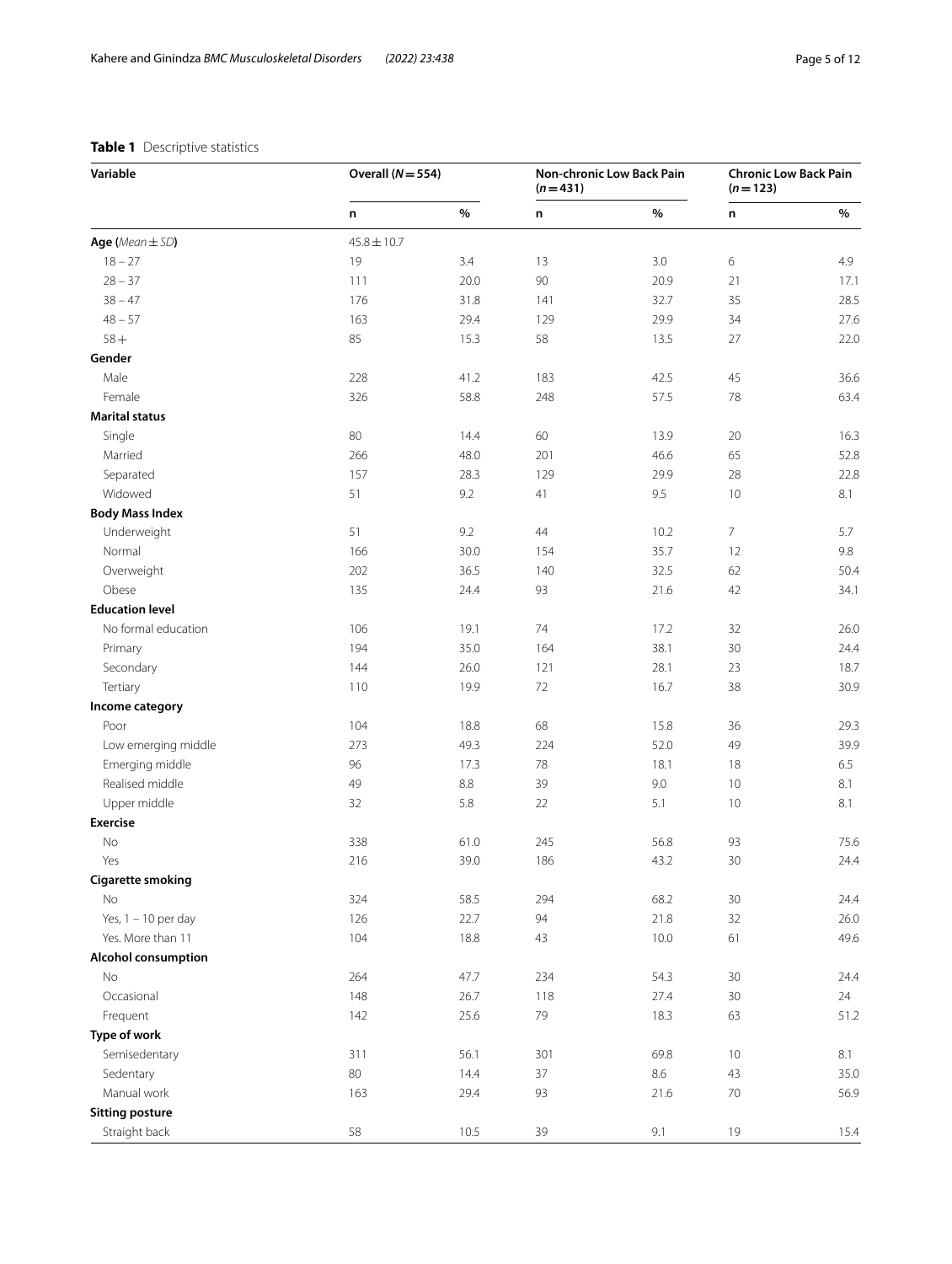## **Table 1** (continued)

| Variable                                                        | Overall $(N = 554)$ |      | <b>Non-chronic Low Back Pain</b><br>$(n=431)$ |      | <b>Chronic Low Back Pain</b><br>$(n=123)$ |      |
|-----------------------------------------------------------------|---------------------|------|-----------------------------------------------|------|-------------------------------------------|------|
|                                                                 | n                   | %    | n                                             | $\%$ | n                                         | $\%$ |
| Stooped                                                         | 106                 | 19.1 | 66                                            | 15.3 | 40                                        | 32.5 |
| Forward inclination                                             | 189                 | 34.1 | 138                                           | 32.0 | 51                                        | 41.5 |
| Backward inclination                                            | 201                 | 36.3 | 188                                           | 43.6 | 13                                        | 10.6 |
| <b>LBP</b> severity                                             |                     |      |                                               |      |                                           |      |
| Mild                                                            | 303                 | 54.7 | 297                                           | 68.9 | 6                                         | 4.9  |
| Moderate                                                        | 147                 | 26.5 | 91                                            | 21.1 | 56                                        | 45.5 |
| Severe                                                          | 104                 | 18.8 | 43                                            | 10.0 | 61                                        | 49.6 |
| <b>Sciatica</b>                                                 |                     |      |                                               |      |                                           |      |
| Yes                                                             | 106                 | 19.1 | 84                                            | 19.5 | 22                                        | 17.9 |
| No                                                              | 448                 | 80.9 | 347                                           | 80.5 | 101                                       | 82.1 |
| <b>Illness behaviour</b> (Mean $\pm$ SD)                        | $36.6 \pm 11.4$     |      | $32.36 \pm 9.2$                               |      | $51.6 \pm 2.7$                            |      |
| <b>Fear avoidance belief</b>                                    |                     |      |                                               |      |                                           |      |
| Work subscale (Mean $\pm$ SD)                                   | $26.3 \pm 7.2$      |      | $23.15 \pm 4.5$                               |      | $37.3 \pm 1.9$                            |      |
| Physical activity subscale (Mean $\pm$ SD)                      | $11.1 \pm 4.3$      |      | $9.13 \pm 2.2$                                |      | $18.1 \pm 1.9$                            |      |
| Disability (OSD score mean $\pm$ SD)                            | $41.2 \pm 10.9$     |      | $40.12 \pm 10.5$                              |      | $45.1 \pm 11.2$                           |      |
| $\mathcal{L} \cap \mathcal{L}$ . $\mathcal{L} \cap \mathcal{L}$ |                     |      |                                               |      |                                           |      |

*SD* Standard Deviation

<span id="page-5-0"></span>**Table 2** Stratified analysis of the prevalence of chronic and non-chronic low back pain

| Age category | Non-Chronic Low Back Pain $(n=431)$ |     |      |               | Chronic Low Back Pain $(n=123)$ |     |      |               |
|--------------|-------------------------------------|-----|------|---------------|---------------------------------|-----|------|---------------|
|              | Mean $OSD + SD$                     | (n) | (%)  | 95% CI        | Mean $OSD + SD$                 | (n) | (%)  | 95% CI        |
| $18 - 27$    | $44.8 + 9.2$                        | 13  | 3.0  | $1.6 - 5.1$   | $49.7 \pm 13.8$                 | 6   | 4.9  | $1.8 - 10.3$  |
| $28 - 37$    | $39.4 \pm 10.0$                     | 90  | 20.9 | $17.1 - 25.0$ | $43.9 \pm 10.3$                 | 21  | 17.1 | $10.9 - 24.9$ |
| $38 - 47$    | $39.1 \pm 10.8$                     | 141 | 32.7 | $283 - 374$   | $44.7 \pm 10.1$                 | 35  | 28.5 | $20.7 - 37.3$ |
| $48 - 57$    | $41.8 \pm 10.2$                     | 129 | 29.9 | $25.6 - 34.5$ | $45.4 \pm 12.1$                 | 34  | 27.6 | $19.7 - 36.5$ |
| $58+$        | $38.8 \pm 11.3$                     | 58  | 13.5 | $10.4 - 17.1$ | $45.1 \pm 12.6$                 | 27  | 22.0 | $14.9 - 30.3$ |

severity were signifcantly associated with disability. We further employed the multiple comparison Bonferroni post-hoc test for signifcance. Our fndings indicated that the mean OSD scores for smoking more than 11 cigarettes per day  $(43.9 \pm 11.2)$  was significantly higher than smoking 10 cigarettes or less per day  $(39.5 \pm 11.4)$ , Bonferroni- $p = 0.007$ . Therefore, heavy smokers were associated with severe disability, requiring specifc intervention while light smokers were associated with moderate disability, meaning that they experienced pain and disability in most activities of daily living. Similarly, the OSD score mean was signifcantly higher in manual work  $(42.8 \pm 10.9)$  when compared to semi-sedentary  $(40.0 \pm 10.4)$ , Bonferroni- $p=0.021$ . Therefore, manual work was signifcantly associated with severe disability, with pain as the main problem and requiring special detailed investigation. The Pearson's correlation (Table  $4$ ) indicated that illness behavior  $(r=0.166, p=0.006)$  and fear avoidance beliefs about work (*r*=0.20, *p*<0.001) and physical activity  $(r=0.19, p<0.001)$  had weak positive correlations with disability.

The Shapiro–Wilk test was performed prior to fitting linear regression model to test the normality of distribution of the dependent variable (OSD scores) and showed that  $p=0.106$ , suggesting that the OSD scores were normally distributed. Based on the simple linear regression analysis (Table  $4$ ), the univariate model showed that age category 18 – 27 (β = 0.09,  $p$  = 0.038), being a female ( $β = 0.35$ ,  $p < 0.001$ ), heavy smoking (more than 11 cigarettes per day) ( $\beta$  = 0.12, *p* = 0.006), manual labour (β=0.09, *p*=0.032), chronic low back pain (β=0.19, *p*<0.001), abnormal illness behavior (β = 0.12, *p* = 0.006), and fear avoidance beliefs about work ( $\beta$  = 0.20, *p* < 0.001) and physical activity ( $β = 0.19$ ,  $p < 0.001$ ) were positively associated with disability, while only moderate smoking  $(\beta = -0.09, p = 0.042)$  was negatively associated with disability, which means moderate smoking was a protective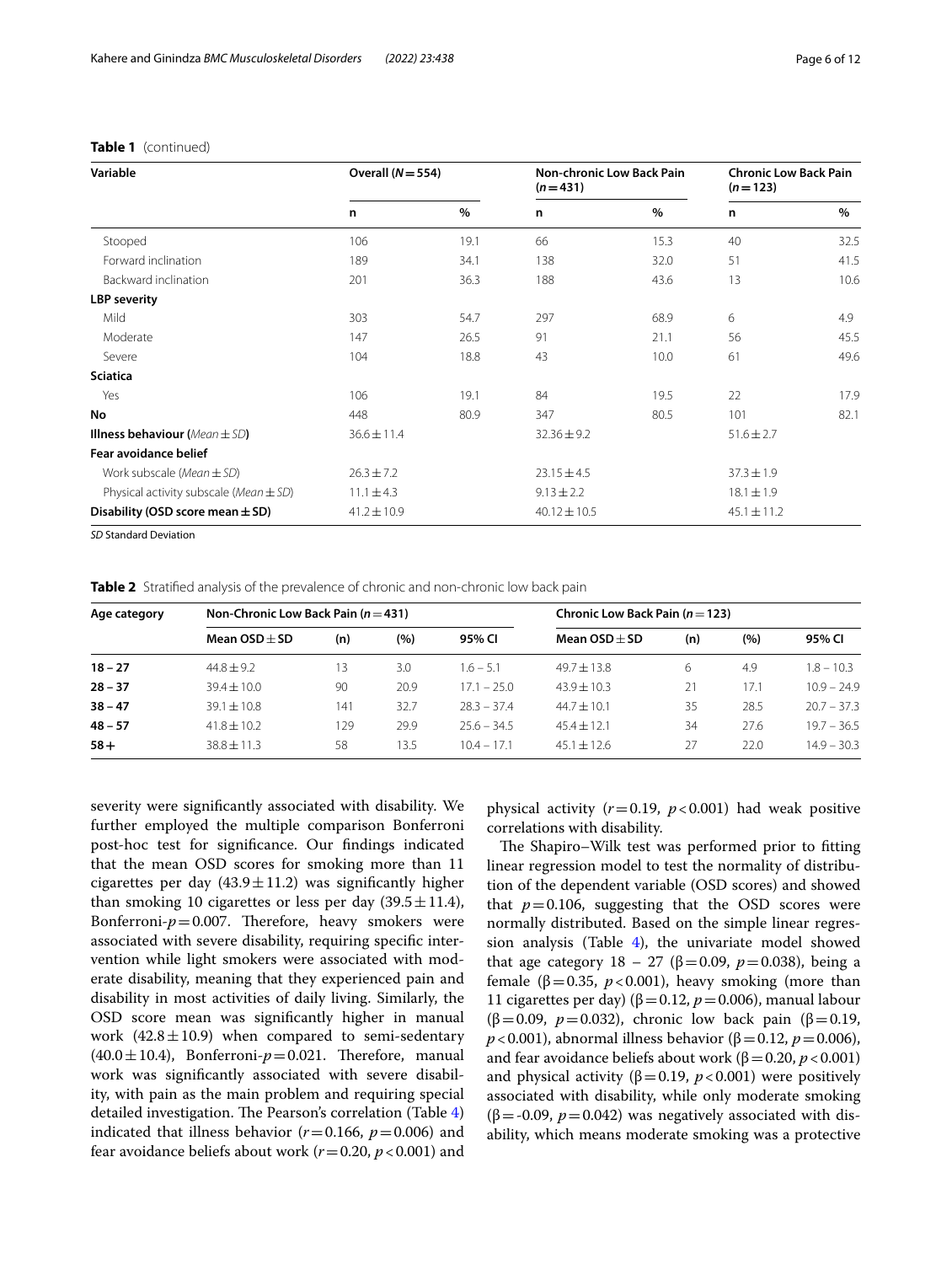| Variable                   | OSD score mean $\pm$ SD | t or F statistics | p-value   |
|----------------------------|-------------------------|-------------------|-----------|
| Age                        |                         |                   |           |
| $18 - 27$                  | $46.3 \pm 10.7$         | 2.28              | 0.059     |
| $28 - 37$                  | $40.3 \pm 10.1$         |                   |           |
| $38 - 47$                  | $40.2 \pm 10.9$         |                   |           |
| $48 - 57$                  | $42.6 \pm 10.7$         |                   |           |
| $58+$                      | $40.9 \pm 11.9$         |                   |           |
| Gender                     |                         |                   |           |
| Male                       | 45.7±11.0               | 8.65              | $0.000**$ |
| Female                     | $38.1 \pm 9.7$          |                   |           |
| <b>Marital status</b>      |                         |                   |           |
| Single                     | $43.0 \pm 11.5$         | 1.27              | 0.284     |
| Married                    | $41.4 \pm 10.8$         |                   |           |
| Separated                  | $40.6 \pm 10.7$         |                   |           |
| Widowed                    | $39.6 \pm 11.1$         |                   |           |
| <b>Body Mass Index</b>     |                         |                   |           |
| Underweight                | $41.0 \pm 9.9$          | 1.32              | 0.266     |
| Normal                     | $40.0 \pm 10.6$         |                   |           |
| Overweight                 | $42.2 \pm 11.3$         |                   |           |
| Obese                      | $41.4 \pm 10.9$         |                   |           |
| <b>Education level</b>     |                         |                   |           |
| No formal education        | $42.4 \pm 12.0$         | 0.69              | 0.559     |
| Primary                    | $41.3 \pm 10.6$         |                   |           |
| Secondary                  | $40.5 \pm 11.2$         |                   |           |
| Tertiary                   | $40.9 \pm 9.9$          |                   |           |
| Income category            |                         |                   |           |
| Poor                       | $40.7 \pm 10.6$         | 0.645             | 0.628     |
| Low emerging middle        | $41.0 \pm 11.0$         |                   |           |
| Emerging middle            | $41.3 \pm 11.2$         |                   |           |
| Realised middle            | $41.6 \pm 10.9$         |                   |           |
| Upper middle               | $44.1 \pm 10.2$         |                   |           |
| <b>Exercise</b>            |                         |                   |           |
| $\rm No$                   | $41.9 \pm 11.2$         | 1.95              | 0.052     |
| Yes                        | $40.1 \pm 10.3$         |                   |           |
| <b>Cigarette smoking</b>   |                         |                   |           |
| No                         | $41.1 \pm 10.4$         | 4.83              | $0.008*$  |
| Yes, $1 - 10$ per day      | $39.5 \pm 11.4$         |                   |           |
| Yes. More than 11          | $43.9 \pm 11.2$         |                   |           |
| <b>Alcohol consumption</b> |                         |                   |           |
| <b>No</b>                  | $41.1 \pm 10.4$         | 0.79              | 0.454     |
| Occasional                 | $40.6 \pm 11.5$         |                   |           |
| Frequent                   | $42.2 \pm 11.2$         |                   |           |
| Type of work               |                         |                   |           |
| Semisedentary              | $40.0 \pm 10.4$         | 4.98              | $0.007*$  |
| Sedentary                  | $43.0 \pm 12.0$         |                   |           |
| Manual work                | $42.8 \pm 10.9$         |                   |           |

<span id="page-6-0"></span>**Table 3** OSD score variations by sociodemographic and clinical characteristics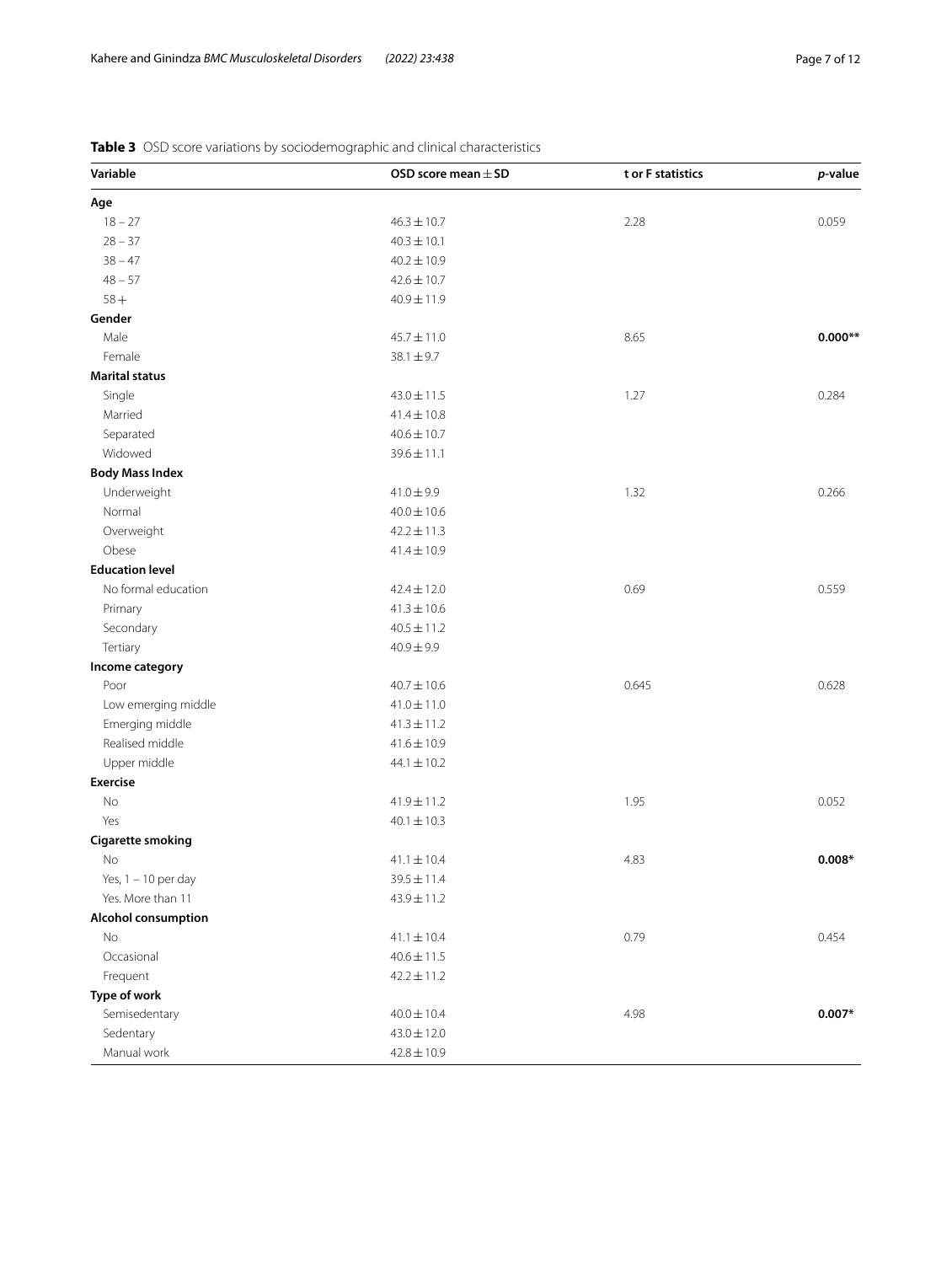## **Table 3** (continued)

| Variable                         | OSD score mean $\pm$ SD | t or F statistics | p-value   |
|----------------------------------|-------------------------|-------------------|-----------|
| <b>Sitting posture</b>           |                         |                   |           |
| Straight back                    | $43.7 \pm 10.3$         | 2.45              | 0.063     |
| Stooped                          | $42.6 \pm 11.4$         |                   |           |
| Forward inclination              | $40.0 \pm 10.8$         |                   |           |
| Backward inclination             | $40.9 \pm 10.8$         |                   |           |
| <b>LBP</b> duration              |                         |                   |           |
| Less than 3-months (non-chronic) | $40.1 \pm 10.5$         | $-4.56$           | $0.000**$ |
| 3-months and above (chronic)     | $45.1 \pm 11.2$         |                   |           |
| <b>LBP</b> severity              |                         |                   |           |
| Mild                             | $40.2 \pm 10.5$         | 3.27              | $0.039*$  |
| Moderate                         | $42.7 \pm 11.7$         |                   |           |
| Severe                           | $42.2 \pm 10.5$         |                   |           |
| <b>Sciatica</b>                  |                         |                   |           |
| Yes                              | $42.0 \pm 11.8$         | 0.86              | 0.389     |
| No                               | $41.0 \pm 10.7$         |                   |           |

*SD* standard deviation; \*\* *p*<0.001; \* *p*<0.05

<span id="page-7-0"></span>**Table 4** Correlation between continuous variables and OSD score in patients with LBP

| Variable                   | r    | <i>p</i> -value |
|----------------------------|------|-----------------|
| Illness behaviour          | 017  | $0.006*$        |
| Fear avoidance belief      |      |                 |
| Work subscale              | 0.20 | $0.000**$       |
| Physical activity subscale | 0.19 | $0.000**$       |
|                            |      |                 |

*SD* standard deviation, *r* Pearson's correlation coefficient, *OSD* Oswestry disability score; \*\* *p*<0.001; \* *p*<0.05

factor. In the multivariable linear regression model (Table [5](#page-8-0)), the variables that signifcantly contributed to greater disability were the age category 48 – 57 years  $(\beta=0.09, =0.021)$  and fear avoidance beliefs about work ( $\beta$ =0.34, *p* <0.001). The female sex significantly contributed to less disability ( $β = -0.35$ ,  $p < 0.001$ ) Surprisingly smoking 1 to 10 cigarettes per day ( $\beta$  = -0.11, *p* = 0.004) and abnormal illness behavior ( $\beta$ =-0.14,  $p$ =0.038) significantly contributed to less disability. The model accounted for 20% of the total variance in Oswestry disability scores.

## **Discussion**

The purpose of this study was to determine the factors associated with disability among adult low back pain individuals presenting at primary public hospitals in KwaZulu-Natal, South Africa. In this study, the prevalence of CLBP was 22.2%. The prevalence of LBP with severe symptoms was 18.8% (of which 58.7% had chronic low back pain), while moderate pain and sciatica were 26.5% and 19.1%, respectively. Based on the multivariable linear regression analysis: being a female and fear avoidance beliefs about work signifcantly contributed to greater disability, while moderate smoking and abnormal illness behavior signifcantly contributed to less disability. Based on the multiple comparison test (Bonferroni correction) heavy smokers ( $\geq$  11 cigarettes/day) and manual work were signifcantly associated with severe disability.

The mean OSD score in this study was  $41.2 \pm 10.9$ which was more than three times higher than what was reported by Yi et al.  $[35]$  $[35]$  $[35]$ . In this study we found that, the female sex was associated with disability. This was also in line with Yi et al.  $[35]$  $[35]$ , who reported a significant association between sex and disability. However, most studies on CLBP disability do not report on the predictive efects of sex [\[19](#page-11-2), [36](#page-11-19)[–38](#page-11-20)]. Our study found no association between alcohol consumption and disability. Surprisingly, moderate smoking was signifcantly associated with disability. This contradicts with some recent studies, which found a positive correlation between smoking and low back pain disability [[39–](#page-11-21)[41\]](#page-11-22). Doualla et al. found conficting results, reporting a signifcant association between alcohol consumption and disability, and no association between cigarette smoking and disability [[19\]](#page-11-2). These differences could be attributed to the differences in social norms, health awareness, health literacy and accessibility of healthcare services in diferent countries  $[3, 8]$  $[3, 8]$  $[3, 8]$ . This can be reflected by the differences in the prevalence of smoking reported in previous studies  $[42-44]$  $[42-44]$ . The prevalence of smoking has been reported to be 27% in South Africa [[44\]](#page-11-24) and 11.2% in Cameroon [[43\]](#page-11-25). Differences in the prevalence of smoking among provinces in South African have also been reported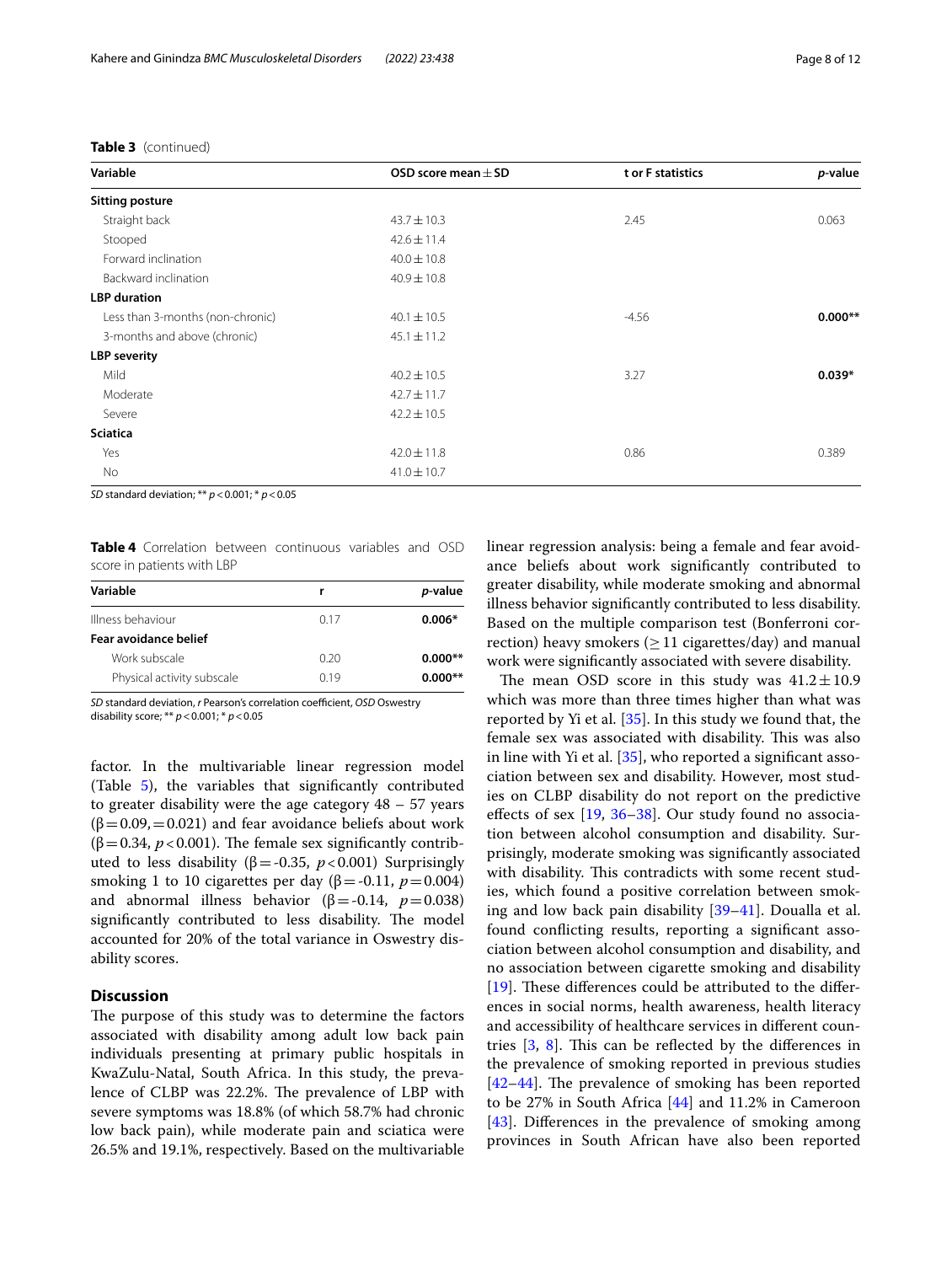|                                               | Univariate analysis |                   |         | <b>Multivariate analysis</b> |                   |           |
|-----------------------------------------------|---------------------|-------------------|---------|------------------------------|-------------------|-----------|
| Variable                                      | Beta $(\beta)$      | 95% CI            | p-value | Beta $(\beta)$               | 95% CI            | p-value   |
| <b>Age</b> $(38 - 47)$                        |                     |                   |         |                              |                   |           |
| $18 - 27$                                     | 0.09                | $0.29 - 10.25$    | 0.038   |                              |                   |           |
| $28 - 37$                                     | $-0.04$             | $-3.43 - 1.10$    | 0.311   |                              |                   |           |
| $48 - 57$                                     | 0.08                | $-0.12 - 3.86$    | 0.065   | 0.09                         | $0.33 - 3.95$     | $0.021*$  |
| $58+$                                         | $-0.01$             | $-2.20 - 2.11$    | 0.745   |                              |                   |           |
| Gender (Male)                                 |                     |                   |         |                              |                   |           |
| Female                                        | 0.35                | $5.92 - 9.38$     | 0.000   | $-0.35$                      | $-9.59 - (-6.15)$ | $0.000**$ |
| <b>Exercise</b> (No exercise)                 |                     |                   |         |                              |                   |           |
| Frequent exercise                             | $-0.08$             | $-3.67 - 0.04$    | 0.055   |                              |                   |           |
| <b>Cigarette smoking</b> (No smoking)         |                     |                   |         |                              |                   |           |
| 1 to 10 cigarettes                            | $-0.09$             | $-4.39 - (-0.08)$ | 0.042   | $-0.11$                      | $-4.91 - (-0.97)$ | $0.004*$  |
| More than 11 cigarettes                       | 0.12                | $0.94 - 5.56$     | 0.006   |                              |                   |           |
| Type of work (Semi-sedentary)                 |                     |                   |         |                              |                   |           |
| Sedentary                                     | 0.07                | $-0.46 - 4.97$    | 0.108   |                              |                   |           |
| Manual work                                   | 0.09                | $0.10 - 2.09$     | 0.032   |                              |                   |           |
| <b>Sitting posture</b> (Backward inclination) |                     |                   |         |                              |                   |           |
| Straight back                                 | 0.08                | $-0.18 - 5.70$    | 0.065   |                              |                   |           |
| Stooped                                       | 0.06                | $-0.57 - 4.06$    | 0.140   |                              |                   |           |
| Forward inclined                              | $-0.08$             | $-3.81 - 0.01$    | 0.051   |                              |                   |           |
| <b>LBP duration</b> (less than 3-months)      |                     |                   |         |                              |                   |           |
| 3-months and above (chronic)                  | 0.19                | $2.83 - 7.13$     | 0.000   |                              |                   |           |
| <b>LBP severity (Mild)</b>                    |                     |                   |         |                              |                   |           |
| Moderate severity                             | 0.08                | $-0.05 - 4.06$    | 0.055   |                              |                   |           |
| Severe LBP                                    | 0.04                | $-1.11 - 3.56$    | 0.303   |                              |                   |           |
| <b>Illnes Behaviour Score</b>                 | 0.12                | $0.03 - 0.19$     | 0.006   | $-0.14$                      | $-0.26 - (-0.01)$ | $0.038*$  |
| <b>Fear avoidance beliefs</b>                 |                     |                   |         |                              |                   |           |
| Work subscale                                 | 0.20                | $0.17 - 0.42$     | 0.000   | 0.34                         | $0.32 - 0.72$     | $0.000**$ |
| Physical activity subscale                    | 0.19                | $0.27 - 0.68$     | 0.000   |                              |                   |           |

<span id="page-8-0"></span>**Table 5** Linear regression analysis showing factors associated with disability (OSD scores) in patients with LBP

*Italics* – variables excluded from the equation,

**Bold** – variables included in the multivariate analysis (signifcant at *p*<2),

 $^*$  variables significant at  $p$  < 0.05 in the multivariate model,

\*\* variables significant at  $p < 0.001$  in the multivariate model

by Fagbamigbe et al.  $[45]$  $[45]$ . The Western Cape  $(37.9%)$ reported the highest lifetime prevalence of smoking, followed by the Northern Cape (33.2%) and Free State (30.7%) [[45\]](#page-11-26). KwaZulu-Natal (20.2%) ranked the  $6<sup>th</sup>$  out of a total of 9 provinces in South Africa [\[45](#page-11-26)].

Psychological factors are known to infuence disability in CLBP [[19,](#page-11-2) [46–](#page-11-27)[50](#page-11-28)]. We found that fear avoidance beliefs about work was signifcantly associated with disability. This concurs with several other international studies conducted in HICs [[51–](#page-11-29)[53](#page-11-30)]. A in Cameroon reported that, higher psychological wellbeing scores were signifcantly associated with less disability [\[19](#page-11-2)]. However, this disagreed with fndings of the current study which reported that, abnormal illness perception contributed signifcantly to less disability. Doualla et al. did not investigate the infuence of fear avoidance beliefs and illness behavior in their study [[19\]](#page-11-2). Based on the fndings of our study, qualitative occupational based studies should be conducted to investigate work related psychosocial factors that infuence disability. In our study, based on the multiple linear regression analysis, we found that fear avoidance beliefs about physical activity does not infuence disability. However, this association was signifcant on bivariate analysis. Fear avoidance beliefs about work, can potentially result in signifcant loss in production, decreasing the gross domestic product (GDP) [\[54](#page-11-31)]. Therefore, CLBP disability is burdensome at individual, community, and national level. Identifying risk factors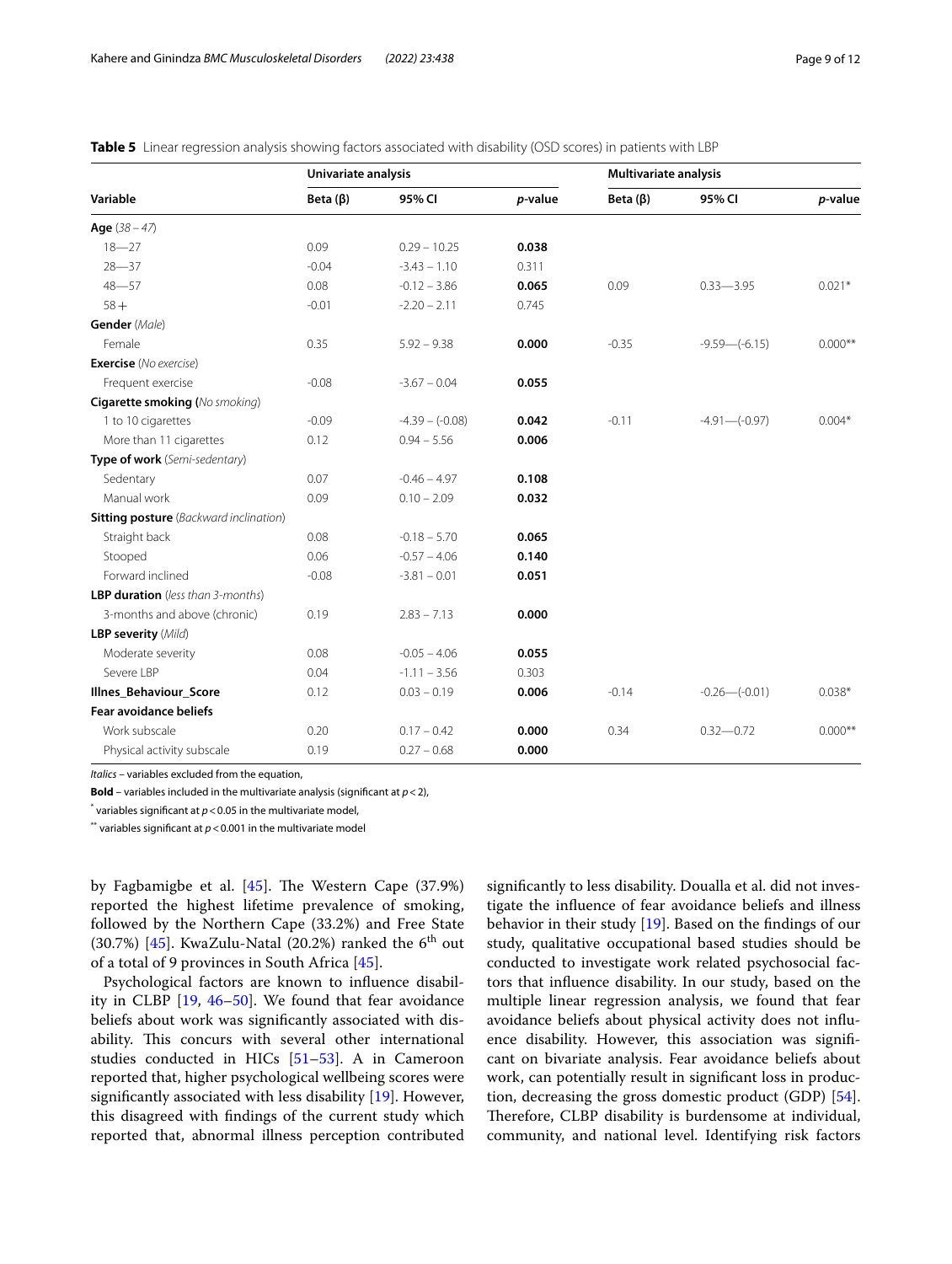early can help to reduce the incidence rate, which will eventually reduce the prevalence, economic burden and years lived with disability.

This study also found that, manual work was significantly associated with severe disability. This is potentially due to poor manual handling techniques caused by limited access to automated production systems, lack of strong policies such as the 'no lifting policy', lack of CLBP disability awareness, delayed detection of mild disease due to the general poor health seeking behavior, lack of qualifed personnel who are trained to diagnose and treat chronic MSKD in KwaZulu-Natal. This concurs with what was observed by Gcelu et al., who reported that, in order to improve outcomes of MSKD in South Africa, there is need to allocate more resources for the training of personnel qualifed to diagnose and treat these MSKD [\[13\]](#page-10-12). Gcelu et al. also reported that, "medical schools have to introduce students to the diagnosis and treatment of MSKD disorders early, general physicians and other specialists need to have greater exposure to these conditions and primary care workers should be trained to manage these MSKD disorders"  $[13]$ . The risky effects of manual work which is related to physical injury (be it microtrauma) has been well documented and is where the biomedical model of management stems [[20\]](#page-11-3). However, due to the multifactorial nature of CLBP, this model (biomedical) alone failed to explain the mosaic of the pathophysiol-ogy of CLBP disability [[55\]](#page-11-32). Thus, evidence has shown limited efectiveness of this traditional approach to management [[20](#page-11-3)].

The management of CLBP should be based on a holistic multidisciplinary biopsychosocial approach. Based on the fndings of our study, psychological factors (fear avoidance beliefs about work) do play a signifcant role in predicting disability in CLBP. Major-Helsloot et al. also reported role of psychosocial factors in infuencing CLBP disability [[14\]](#page-10-13). According to Major-Helsloot et al., the current management of LBP in South Africa is ineffective and not following the guidelines [\[14](#page-10-13)]. Another study reported that, the inefective management of MSKD in South Africa could be attributed to limited medication options due to unafordability and unavailability  $[13]$  $[13]$ . This could also be due to limited local data on risk factors for chronicity and the use of international guidelines without cross-cultural validation. A recently published user-friendly guideline in South Africa, based its recommendations on studies conducted in highincome-countries (HICs) [[56](#page-11-33)], hence the need for local data. Thus, this study is important and calls for urgent attention for policy reconsideration in South Africa. Therefore, to improve outcomes of CLBP in South Africa, there is need for a focus shift, where more resources are allocated towards non-communicable diseases. Medical schools should introduce students to the diagnosis and treatment of CLBP early. Primary health care workers should be trained to identify warning signs of chronicity and to manage CLBP using conservative means. Resources should be allocated for the training of more chiropractors, rheumatologists, manual therapists, physiotherapists, exercise therapists, psychologists, psychotherapists, and social workers. Making available and accessible evidence-based information to healthcare providers and implementing measures to ensure adherence to guidelines.

The high prevalence of disabling back pain is a major concern to the public health system, hence it is particularly important to understand the predictive factors associated with CLBP disability. New policies and context-specifc guidelines should be considered in the primary healthcare setting. These should include routine screening of predictors of CLBP disability, accessibility, and availability of qualifed personnel especially in underserved communities. This satisfies the objective of the national development plan, vision 2030 [[17](#page-11-0)]. Moore et al. in their study reported that the addition of a very brief cognitive behavioral therapy (CBT) to usual care from primary healthcare providers has shown to reduce pain and anxiety [\[57](#page-11-34)]However, according to Gatchel et al., CBT does not address all the factors that potentially contribute to disability in CLBP, such as the biological factors, hence a multidisciplinary approach is recommended  $[58]$  $[58]$ . Therefore, routine screening of risk factors for CLBP in primary care is highly recommended in South Africa to ensure early identifcation of warning signs for chronicity  $[21, 59]$  $[21, 59]$  $[21, 59]$  $[21, 59]$  $[21, 59]$ . This is because, delays in appropriate treatment can further contribute to disability as the window of opportunity to start treatment will have been missed. Thus, the use of a risk stratifcation tool (STarT Back) as part of all new patient screening in primary care should be adopted in South Africa in order to reduce the burden of CLBP disability.

#### **Strengths and limitations**

To the best of our knowledge, this is the frst study to be done in South Africa that seek to determine the factors associated with disability in CLBP, therefore, it fills that knowledge gap. This is an important study in this context as the burden of CLBP is continuing to increase, the factors that infuence this are important to understand in order to inform policy on prevention and management. In line with the national development plan, this study serves as a wakeup call to policy makers and other involved stakeholders to draw attention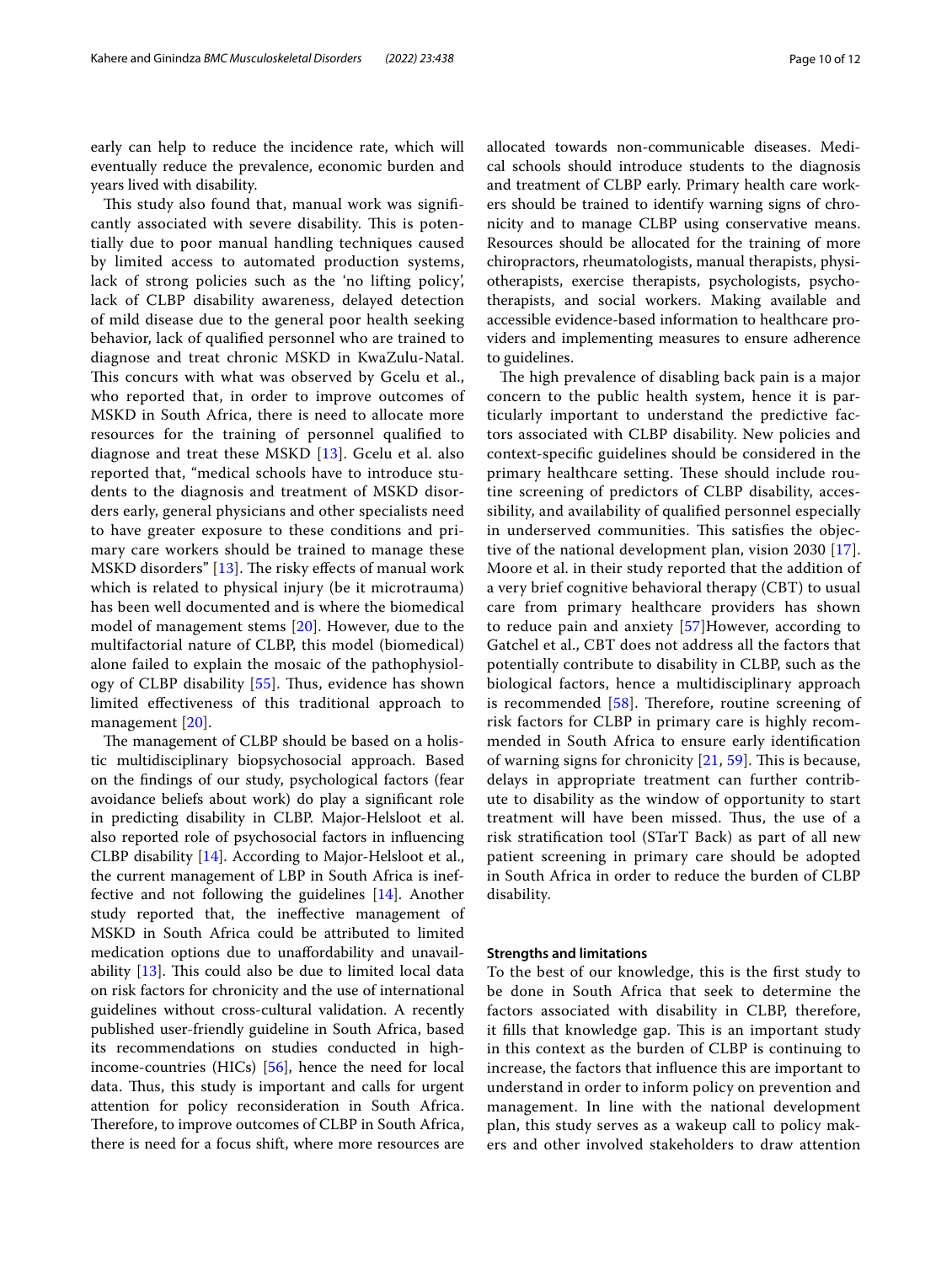to CLBP, the leading driver of disability. However, there are several limitations to this study such as the crosssectional nature of the study methodology and the use of self-report questionnaires. Therefore, we cannot aford to exclude recall bias. Again, this study was conducted on participants presenting to the hospital for other ailments for healthcare, which means this might also have exaggerated our findings, making it difficult to generalize. Therefore, more cohort or communitybased studies are needed to give a general picture of CLBP disability within the community.

#### **Conclusion**

Evidence from this study has confrmed the infuence of psychosocial factors at predicting disability in CLBP. Fear avoidance beliefs about work were signifcantly associated with greater disability. Heavy cigarette smoking and manual work were also identifed as signifcant predictors of CLBP disability in this study. Considering the heterogeneity in population dynamics in South Africa, similar studies should be conducted in other districts/provinces to better generalize the fndings, before examining potential cost-saving or cost-efective solutions. However, this does not take away the fact that, this study provides evidence-based knowledge that guides the development of context-specific efficacious guidelines to improve health outcomes and alleviate CLBP disability in KwaZulu-Natal, South Africa.

#### **Supplementary Information**

The online version contains supplementary material available at [https://doi.](https://doi.org/10.1186/s12891-022-05397-4) [org/10.1186/s12891-022-05397-4](https://doi.org/10.1186/s12891-022-05397-4).

<span id="page-10-16"></span>**Additional fle 1.** Age Stratifed Demographic Characteristics.

#### **Acknowledgements**

The authors would like to thank the University of KwaZulu-Natal (UKZN) for the provision of resources towards this project and the UKZN CHS Scholarship that was awarded to facilitate the research running costs.

#### **Authors' contributions**

MK conceptualized the study and designed data collection tools. MK wrote the frst draft of the manuscript including all diagrams and fgures. MK and TG critically reviewed and approved the fnal manuscript.

#### **Funding**

This study was funded by the University of KwaZulu-Natal College of Health Sciences (CHS Scholarship).

#### **Data availability Statement**

All data generated or analysed during this study will be included in the published article.

#### **Declarations**

#### **Ethics considerations and informed consent**

This study was approved by University of KwaZulu-Natal Biomedical Research Ethics Committee (BREC) (Ref No: BREC/00000205/2019) and the KwaZulu-Natal Department of Health Ethics (Ref No: KZ\_201909\_002). Gatekeeper

permissions were sort from participating institutions prior to the commencement of data collection. Ethics committees approved written informed consent which was obtained from all the participants prior participating to this study. Participation in this study was entirely voluntary and strict measures were taken to ensure an equal standard of care which involved respect, dignity, and freedom from all the study participants. All participants were told that they can withdraw from the study at any juncture if they wish not to continue anymore. All participants who volunteered to participated and fulflled the criteria for inclusion were required to consent in writing after they have understood the terms and conditions, potential risks, and benefts of the study prior to the commencement of data collection. To guarantee the anonymity of each participant, the names of respondents, their addresses or other identifying information were not included in the questionnaires, but rather each participant was assigned a study ID which was only accessed by the researcher. We do confrm that all methods were carried out in accordance with relevant guidelines and regulations.

#### **Consent for publication**

Not applicable.

#### **Conflicts of Interest**

The authors declareno confict of interest.

Received: 17 November 2021 Accepted: 3 May 2022 Published online: 11 May 2022

#### **References**

- <span id="page-10-0"></span>Salvetti, M.d.G., et al., [Disability related to chronic low back pain: prevalence and associated factors]. Revista da Escola de Enfermagem da U S P, 2012. 46 Spec No: p. 16–23.
- <span id="page-10-1"></span>2. Global, regional, and national incidence, prevalence, and years lived with disability for 301 acute and chronic diseases and injuries in 188 countries, 1990–2013: a systematic analysis for the Global Burden of Disease Study 2013. Lancet, 2015. 386(9995): p. 743–800.
- <span id="page-10-2"></span>3. Foster NE. Barriers and progress in the treatment of low back pain. BMC Med. 2011;9(1):108.
- <span id="page-10-3"></span>4. Urquhart DM, et al. Negative beliefs about low back pain are associated with high pain intensity and high level disability in community-based women. BMC Musculoskelet Disord. 2008;9(1):148.
- <span id="page-10-4"></span>5. Wu A, et al. Global low back pain prevalence and years lived with disability from 1990 to 2017: estimates from the Global Burden of Disease Study 2017. Annals Transl Med. 2020;8(6):299–299.
- <span id="page-10-5"></span>6. Chen S, et al. Global, regional and national burden of low back pain 1990–2019: A systematic analysis of the Global Burden of Disease study 2019. J Orthop Transl. 2022;32:49–58.
- <span id="page-10-6"></span>7. Meucci RD, Fassa AG, Faria NMX. Prevalence of chronic low back pain: systematic review. Rev Saude Publica. 2015;49:73.
- <span id="page-10-7"></span>8. Hartvigsen J, et al. What low back pain is and why we need to pay attention. Lancet. 2018;391(10137):2356–67.
- <span id="page-10-8"></span>9. Morris L, Daniels K, Louw Q. The prevalence of low back pain in Africa. Man Ther. 2016;25:e122–3.
- <span id="page-10-9"></span>10. Hoy D, et al. The global burden of low back pain: estimates from the global burden of disease 2010 study. Ann Rheum Dis. 2014;73(6):968–74.
- <span id="page-10-10"></span>11. Wadee S, Tikly M, Hopley M. Causes and predictors of death in South Africans with systemic lupus erythematosus. Rheumatology. 2007;46(9):1487–91.
- <span id="page-10-11"></span>12. Adebajo A. and SE. Gabriel, Addressing musculoskeletal health inequity in Africa. Wiley online library; 2010. p. 439–41.
- <span id="page-10-12"></span>13 Gcelu A, Kalla AA. Musculoskeletal disorders-disease burden and challenges in the developing world. S Afr Med J. 2015;105(12):1070–1.
- <span id="page-10-13"></span>14. Major-Helsloot ME, et al. Management of LBP at primary care level in South Africa: up to standards? Afr Health Sci. 2014;14(3):698–706.
- <span id="page-10-14"></span>15. Kahere M, Ginindza T. The prevalence and risk factors of chronic low back pain among adults in KwaZulu-Natal, South Africa: an observational cross-sectional hospital-based study. BMC Musculoskelet Disord. 2021;22(1):955.
- <span id="page-10-15"></span>16. Nyantumbu B, Kielkowski D, Rees D. Musculoskeletal disorders in nurses from two hospitals in South Africa: a CUPID study. Occup Environ Med. 2011;68(Suppl 1):A70–A70.